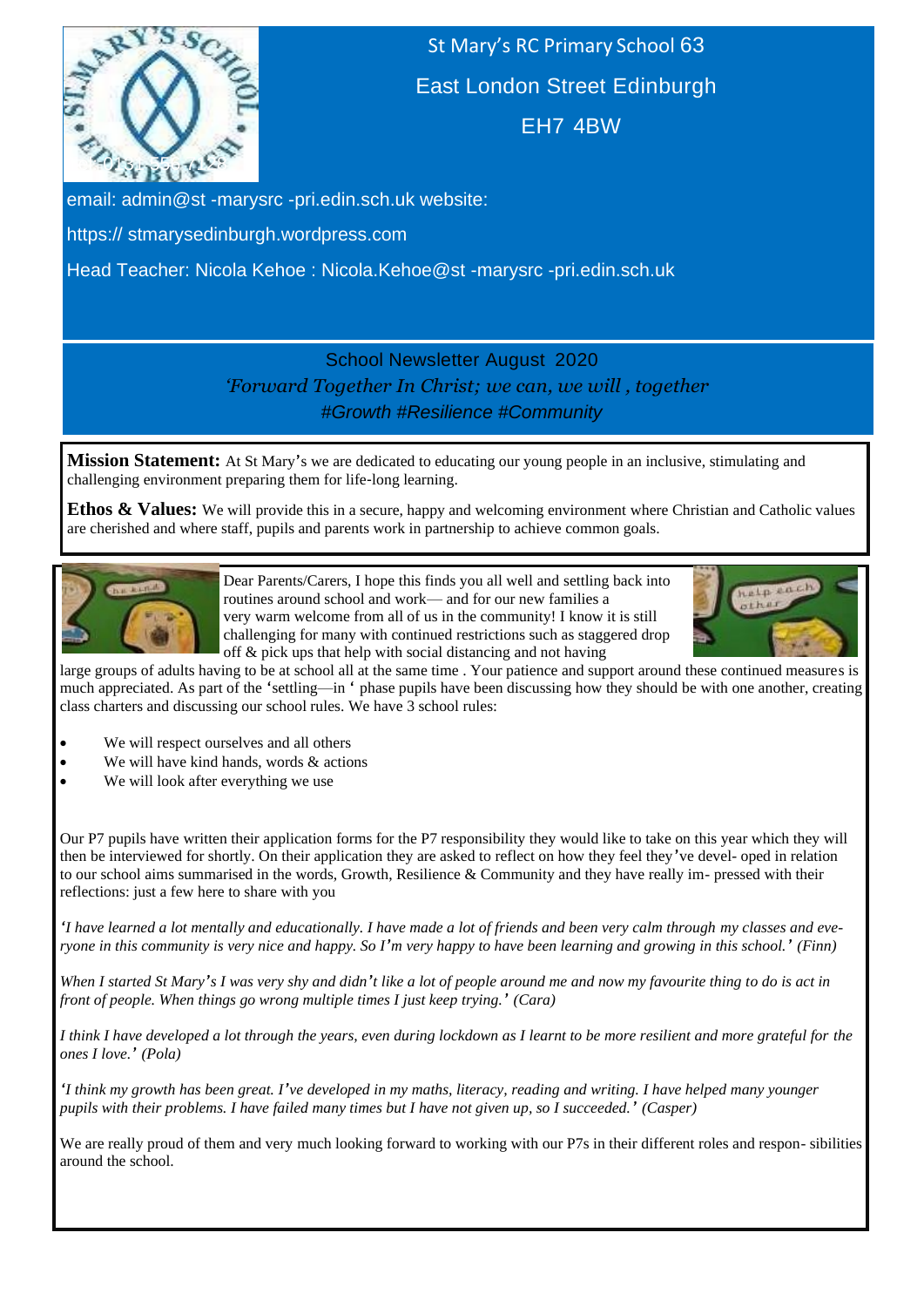*\* Please look out for the flu consent form packs that have been issued this week. Our date for the nasal spray flu vaccine is Tuesday 28th September \* (If you are new to the school you will receive one but please get in touch if you don't receive a pack by next week.)*

P6s thoroughly enjoyed their sessions with, 'Earth Calling' this week. They identified seeds and learned about seed dispersal and created new seeds.





*'Fun to explore' 'Good to get outside' 'Nice to be in nature'*

*'A lot of space'*

The P7s and P1s were just delighted to be meeting their buddies !



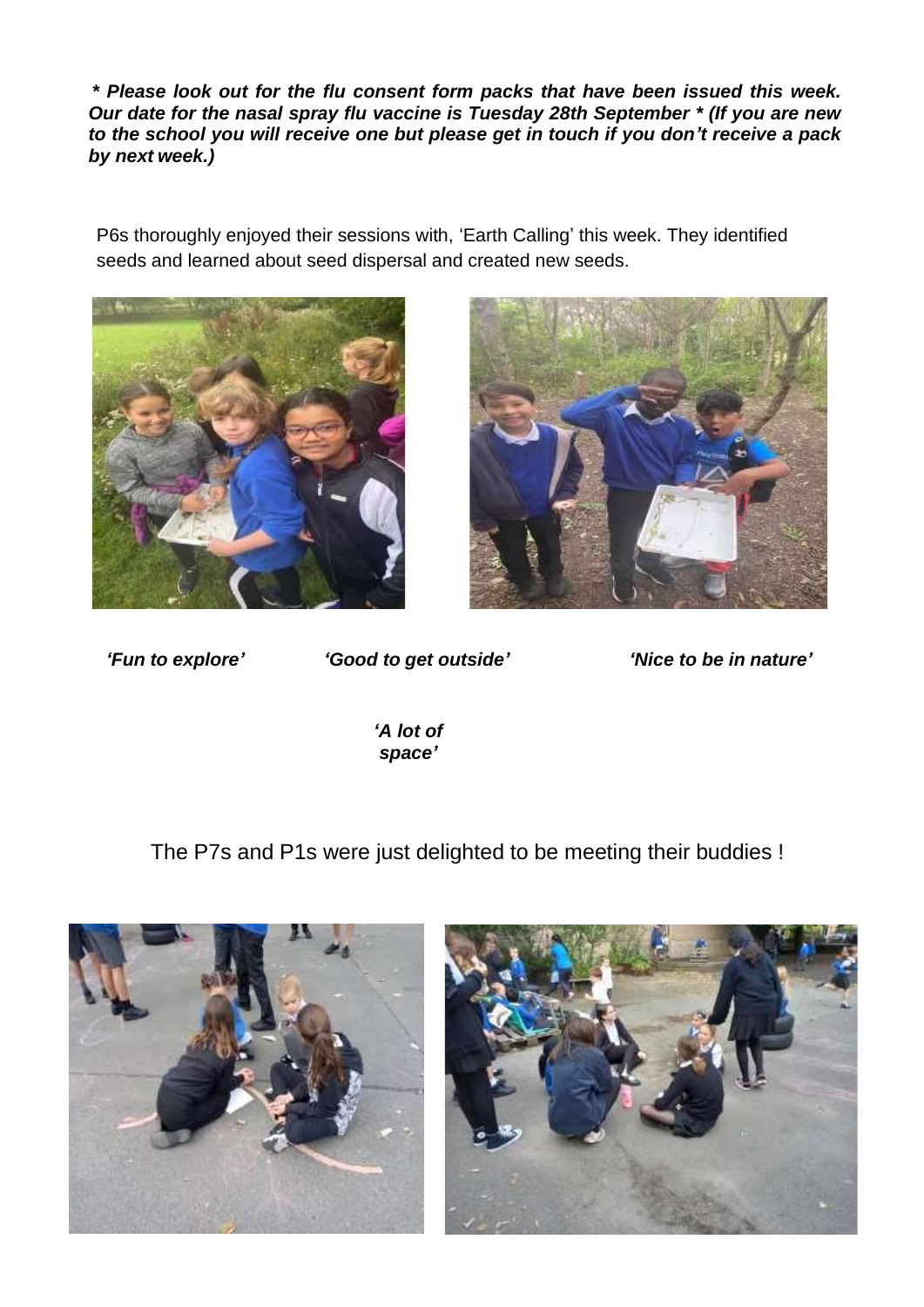With the number of Covid -19 cases rising please find below a reminder of the procedures in place now in schools:

# **Contact Tracing & Self-Isolation**

Schools no longer identify close contacts or ask whole classes to self-isolate. Contact tracing will be done by Test and Protect (TAP). Only those at the highest risk of being exposed to infection will be asked to self-isolate until they have received a negative PCR test. This will include young people with a specific health-related vulnerability.

The definition of who is considered a close contact can be found here. [https://www.gov.scot/](https://www.gov.scot/publications/coronavirus-covid-19-guidance-on-reducing-the-risks-in-schools/pages/changes-to-previous-guidance/#Self-isolation%20policy%20(including%20contact%20tracing%20and%20testing)) [publications/coronavirus-covid-19-guidance-on-reducing-the-risks-in-schools/pages/changes-to](https://www.gov.scot/publications/coronavirus-covid-19-guidance-on-reducing-the-risks-in-schools/pages/changes-to-previous-guidance/#Self-isolation%20policy%20(including%20contact%20tracing%20and%20testing))[previous-guidance/#Self](https://www.gov.scot/publications/coronavirus-covid-19-guidance-on-reducing-the-risks-in-schools/pages/changes-to-previous-guidance/#Self-isolation%20policy%20(including%20contact%20tracing%20and%20testing))[isolation%20policy%20\(including%20contact%20tracing%20and%20testing\)](https://www.gov.scot/publications/coronavirus-covid-19-guidance-on-reducing-the-risks-in-schools/pages/changes-to-previous-guidance/#Self-isolation%20policy%20(including%20contact%20tracing%20and%20testing))

# **What to do if your child is COVID-19 positive**

If your child is COVID-19 positive, please contact the school with their name, date of birth and date of Positive PCR test. This will allow the school to issue, 'Warn and Inform' letters to staff and other par- ents/carers, letting them know that there has been a case(s) in school.

# **Warn & Inform – steps for you to take**

When schools become aware of a positive case in school, they will issue a "Warn & Inform" letter which will tell you what to do next.

As you will know, we have had to issue, 'Warn & Inform' letters which is a reminder of the situation that we are all still living in and the need to be as safe as we can be. Our thoughts are with all those who are currently affected by the virus and we wish all a speedy recovery. If there is an 'outbreak' in school where there are 2 or more cases in a class additional mitigation measures may be put in place.



With school life feel- ing a bit more, 'normal', though the children are delighted to be back in the library again and Mrs Haniff is busy taking requests for books and